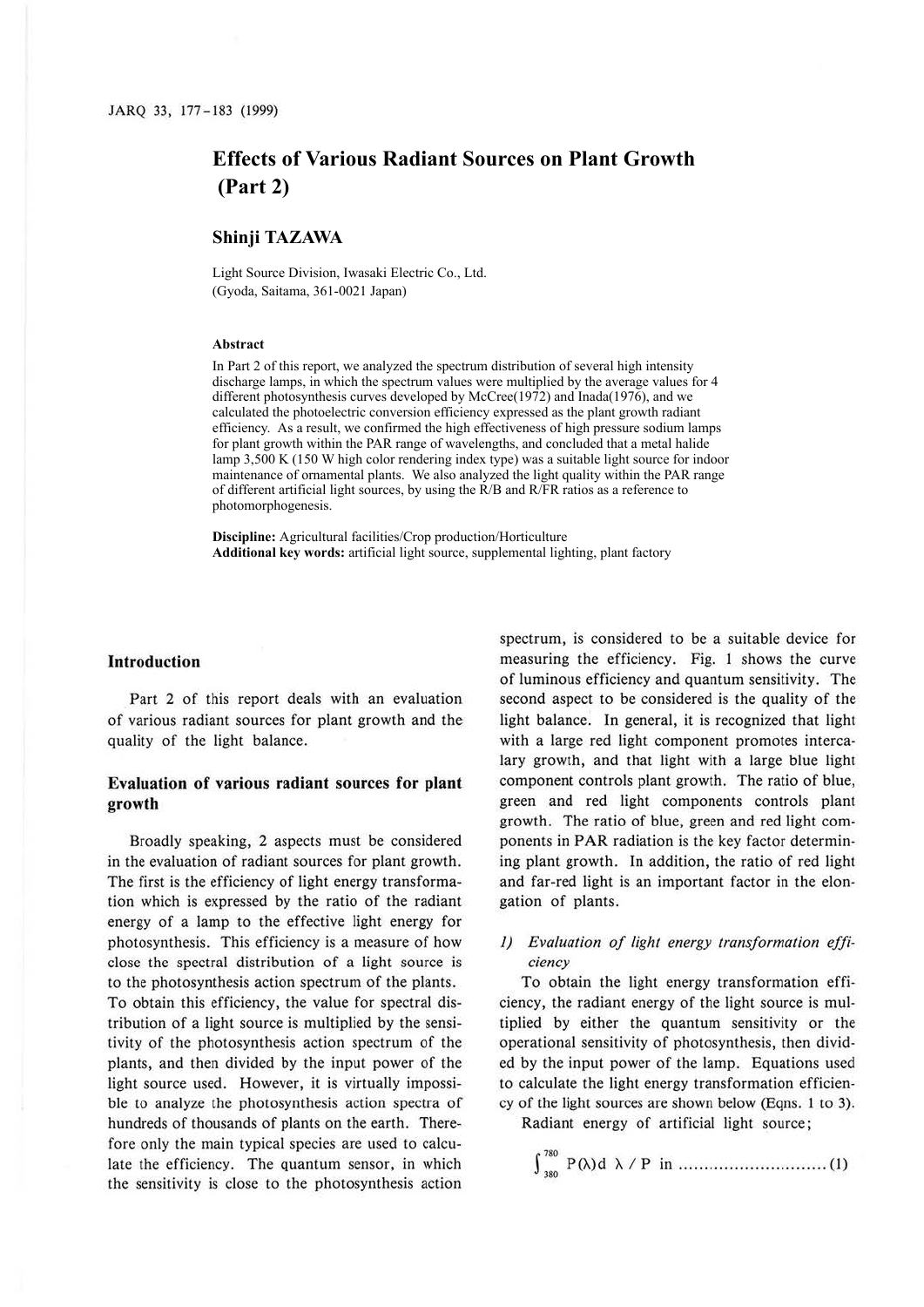JARQ 33(3) 1999

Radiant energy 
$$
\times
$$
 quantum sensitivity;

<sup>r</sup>,oo J P(>-.)Q(>-.)d >-./Pin ..................... (2) JOO

Radiant energy  $\times$  average sensitivity of photo-synthesis spectra;

c: P(A) S(A)d >-. / P in ...................... (3)

 $P(\lambda)$ : spectrum distribution,

- $Q(\lambda)$ : quantum sensitivity,
- $S(\lambda)$ : average sensitivity of photosynthesis action spectra,
- P in : input power of lamp.

Table 1 shows the radiant energy and light energy transformation efficiency of various 660 to 1,000 W high intensity discharge lamps (HID lamps) used in closed system plant factories. Line ① in Table 1 shows the transformation efficiency to visible light



Fig. I. Curve of luminous efficiency and quantum sensitivity

| Lamp name                                                              |       | <b>HPMVL</b>              |       | <b>MHL</b>    |               | <b>HPSL</b>     |                |
|------------------------------------------------------------------------|-------|---------------------------|-------|---------------|---------------|-----------------|----------------|
| Lamp type                                                              |       | <b>HF1000-X HF1000-XW</b> | M1000 | <b>MF1000</b> | <b>NH660L</b> | <b>NH660-DL</b> | NH940L         |
| Luminous efficiency<br>(lm/W)                                          | 59.5  | 63.0                      | 90.0  | 87.0          | 152.0         | 111.0           | 157.4          |
| Radiation energy of<br>visible light (W)<br>$(380 - 780$ nm)           | 171.5 | 188.7                     | 293.4 | 291.9         | 280.6         | 245.7           | 415.3          |
| <b>(1)</b> Efficiency of light<br>energy transformation<br>(9/0)       | 17.2  | 18.9                      | 29.3  | 29.2          | 42.5          | 37.2            | 44.2           |
| Radiation energy x<br>quantum sensitivity<br>$(W)$ (400 – 700 nm)      | 125.2 | 136.8                     | 203.2 | 202.8         | 215.0         | 182.3           | 318.2          |
| $\sqrt{2}$ Efficiency $\times$<br>quantum sensitivity<br>(0/0)         | 12.5  | 13.7                      | 20.3  | 20.3          | 32.6          | 27.6            | 325552<br>33.9 |
| Radiation energy x<br>photosynthesis sensitivity<br>$(W)(400-700)$ nm) | 109.3 | 119.7                     | 177.5 | 178.4         | 207.0         | 175.6           | 306.4          |
| 3) Plant growth<br>radiant efficiency<br>$(PGRE)(\%)$                  | 10.9  | 12.0                      | 17.8  | 17.8          | 31.4          | 26.6            | 32.6           |

| Table 1. Radiation energy of various HID lamps (660 to 1,000 W) |  |  |
|-----------------------------------------------------------------|--|--|
|-----------------------------------------------------------------|--|--|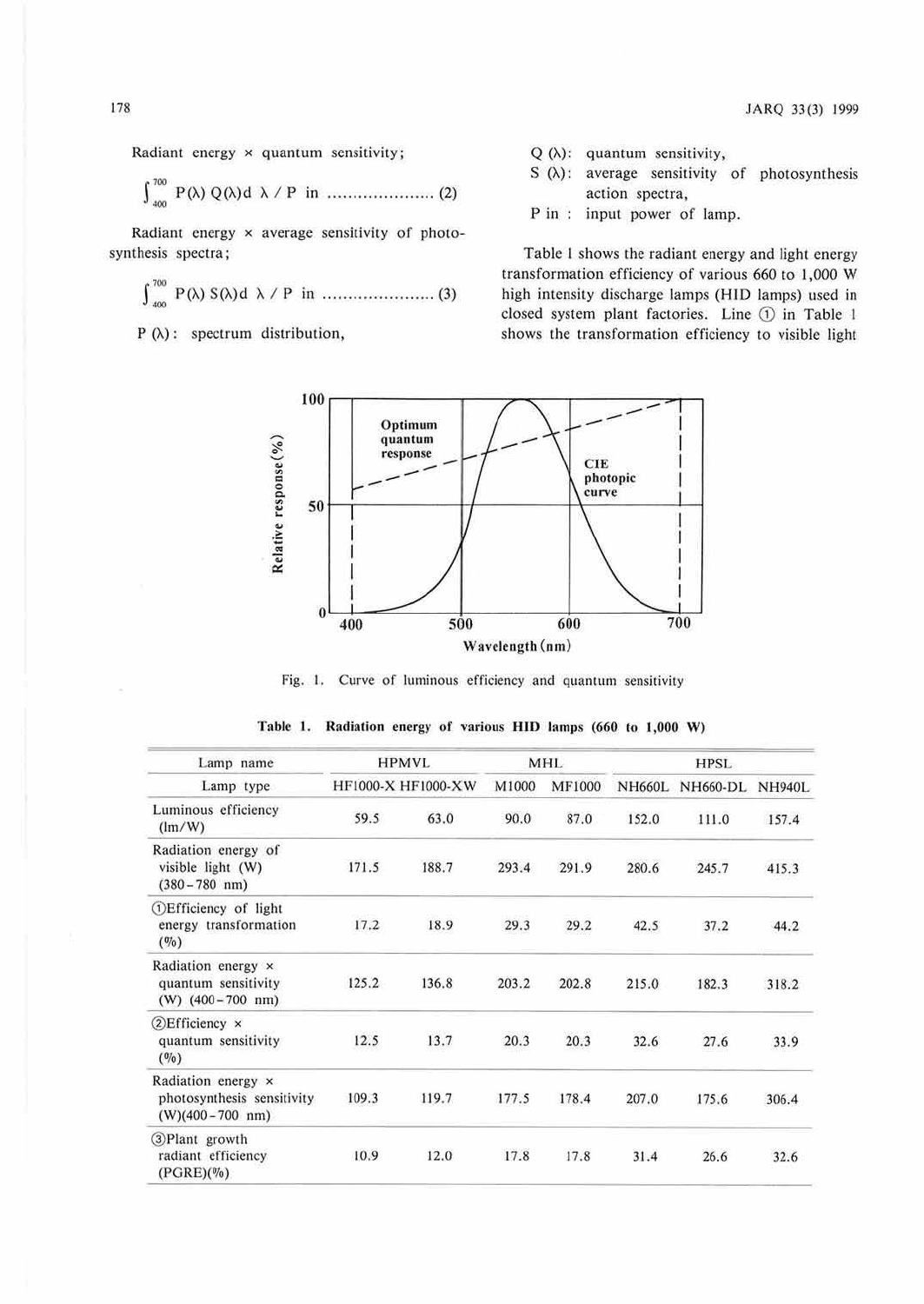from electric energy supplied by actual light sources as radiant energy. Line  $(2)$  shows the light transformation efficiency multiplied by the quantum sensitivity for evaluating measurements. Line  $(3)$  shows the efficiency of light energy transformation actually used, which is calculated from the efficiency of light energy transformation multiplied by the average sensitivity of the photosynthesis action spectra of 33 plant species examined by Inada  $(1976)^2$  and 28 by McCree  $(1972)^4$ . As shown in Table 1, from the standpoint of photosynthesis sensitivity and quantum sensitivity, the most effective lamp for plam growth is the HPSL, in which the red light component is large and the efficiency of light energy transformation is high. However, normal growth cannot be expected with a light with a large red light component only. That is, an adequate balance with blue and green light is also necessary.

Table 2 shows the efficiency of light energy transformation of 400 W HIDLs used in hybrid type plant factories and in greenhouses for supplemental lighting. Compared with HPMVL, MHL and HPSL show a higher efficiency. In addition, comparison

of Tables I and 2, shows that high-wattage type HPSLs have a higher efficiency than 400 W HPLSs, and 400 W MHLs have a higher efficiency than highwattage type MHLs.

Table 3 shows the efficiency of light energy transformation of compact type HID lamps installed for indoor ornamental plants. All MHLs have a high efficiency of light energy transformation, as shown in Table 3. In particular, the 150 W 4,500 K lamp shows the highest efficiency, based on the multiplication with the average photosynthesis sensitivity.

#### *2) Evaluation of quality of light balance*

Evaluation of the quality of the light balance involves the determination of the relative balance of blue light, green light, and red light in the effective radiation range of photosynthesis. Among these, the balance of red light and blue light (R/B ratio) is a typical factor for consideration. High R/B ratio, depending on the light quantity, is associated with intercalary growth of the internodes, and a low R/B ratio is associated with growth control, i.e. suppression of elongation, and production of thick, strong

| Lamp name                                                                         |                       |                            | <b>HPMVL</b>                |                    |                       | <b>MHL</b>               |                       | <b>HPSL</b>           |                    |                       |  |  |
|-----------------------------------------------------------------------------------|-----------------------|----------------------------|-----------------------------|--------------------|-----------------------|--------------------------|-----------------------|-----------------------|--------------------|-----------------------|--|--|
| Lamp type                                                                         | Clear<br>bulb<br>type | Fluo-<br>rescent<br>type X | Fluo-<br>rescent<br>type XW | Self-<br>ballasted | Clear<br>bulb<br>type | Fluo-<br>rescent<br>type | High<br>color<br>type | Clear<br>bulb<br>type | Color-<br>improved | High<br>color<br>type |  |  |
| Wattage (W)                                                                       | 400                   | 400                        | 400                         | 500                | 400                   | 400                      | 400                   | 360                   | 360                | 400                   |  |  |
| Luminous efficiency<br>(lm/W)                                                     | 51                    | 55                         | 60                          | 28                 | 100                   | 95                       | 80                    | 139                   | 106                | 60                    |  |  |
| Radiation energy<br>of visible light<br>$(380-780 nm)(W)$                         | 55.5                  | 63.5                       | 71.9                        | 59.0               | 130.4                 | 127.5                    | 136.5                 | 140.3                 | 127.9              | 119.6                 |  |  |
| (1) Efficiency of<br>light energy<br>transformation $(\%)$                        | 13.9                  | 15.9                       | 18.0                        | 11.8               | 32.6                  | 31.9                     | 34.1                  | 39.0                  | 35.5               | 29.9                  |  |  |
| Radiation energy x<br>quantum sensitivity<br>$(400 - 700$ nm $)(W)$               | 39.5                  | 46.3                       | 52.1                        | 35.1               | 90.4                  | 88.6                     | 89.3                  | 107.5                 | 94.9               | 77.6                  |  |  |
| $\mathcal{D}$ Efficiency $\times$<br>quantum sensitivity<br>(0/0)                 | 9.9                   | 11.6                       | 13.0                        | 7.0                | 22.6                  | 22.2                     | 22.3                  | 29.9                  | 26.4               | 19.4                  |  |  |
| Radiation energy x<br>photosynthesis sensi-<br>tivity $(400 - 700 \text{ nm})(W)$ | 33.3                  | 40.6                       | 45.6                        | 31.4               | 78.9                  | 77.8                     | 76.5                  | 103.4                 | 91.4               | 76.6                  |  |  |
| 3)Plant growth<br>radiant efficiency<br>$(PGRE)(\%)$                              | 8.3                   | 10.2                       | 11.4                        | 6.3                | 19.7                  | 19.5                     | 19.1                  | 28.7                  | 25.4               | 19.2                  |  |  |

Table 2. Radiation energy of various **HID** lamps (400 W)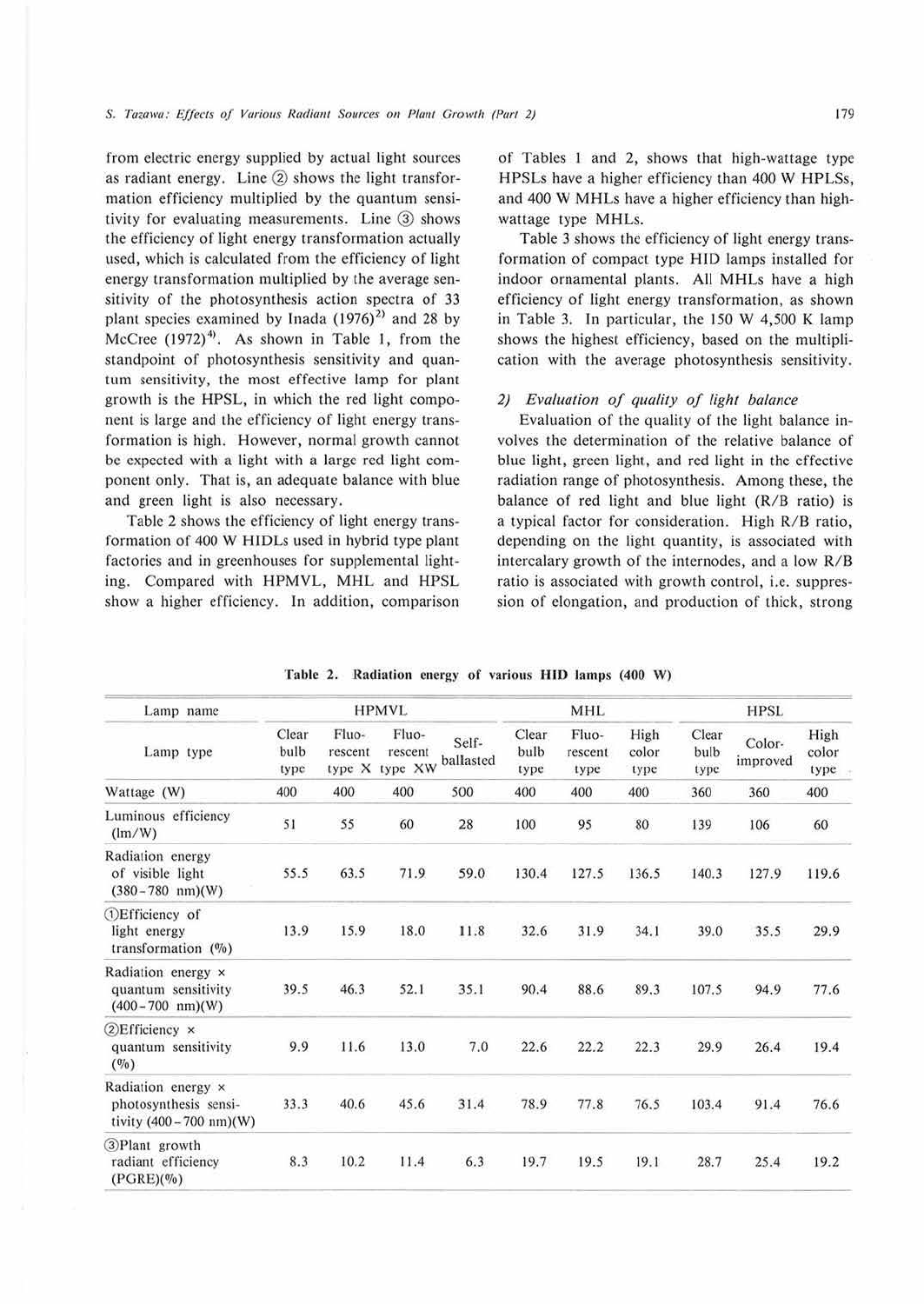leaves. Table 4 shows the quality of the light balance of various kinds of photosynthesis action spectra and quantum sensitivities. Considering quantum sensitivity as an indicator, an effective light balance is represented by an R/B ratio of 1.44, obtained with 27.3% blue light, 33.3% green light and 39.4% red light. The average quality of the light balance of 4 photosynthesis action spectra includes 23.5% blue light, 32.0% green light and 44.5% red light. From these values, the  $R/B$  ratio is calculated to be 2.71, indicating that light with a large red light component is effective. However, studies carried out by Inada & Yabumoto<sup>3)</sup> using lettuce and radish, showed that an R/B ratio of 10 or higher was effective for cultivation. Takatsuji et al.<sup>5)</sup> irradiated lettuce with red LED (660 nm, half wavelength about 30 nm)

| Lamp type                                                                      | <b>HPSL2500K</b> | <b>MH3500K</b> | <b>MH4500K</b> | <b>MH6500K</b> |  |
|--------------------------------------------------------------------------------|------------------|----------------|----------------|----------------|--|
| Wattage (W)                                                                    | 150              | 150            | 150            | 150            |  |
| Luminous efficiency<br>$(\text{lm/W})$                                         | 52.0             | 66.7           | 73.3           | 73.3           |  |
| Radiation energy<br>of visible light<br>$(380-780$ nm) (W)                     | 38.6             | 44.2           | 48.5           | 51.2           |  |
| <b>DEfficiency</b> of<br>light energy<br>transformation $(\%)$                 | 25.7             | 29.5           | 32.3           | 34.1           |  |
| Radiation energy ×<br>quantum sensitivity<br>$(400-700)$ nm) (W)               | 25.2             | 30.5           | 33.2           | 33.5           |  |
| $\bigcirc$ Efficiency $\times$<br>quantum sensitivity<br>$($ %)                | 16.8             | 20.3           | 22.1           | 22.3           |  |
| Radiation energy x<br>photosynthesis sensitivity<br>$(400-700 \text{ nm})$ (W) | 24.0             | 27.7           | 29.6           | 28.8           |  |
| 3)Plant growth<br>radiant efficiency<br>$(PGRE)$ $(\%)$                        | 16.0             | 18.5           | 19.7           | 19.2           |  |

Table 3. Light transformation efficiency of compact HID lamps

Table 4. Quality of light balance of photosynthesis action spectra

|                                            |               | Blue light $(\%)$<br>$(400 - 500)$ nm) | Green light $(\%)$<br>$(500 - 600)$ nm) | Red light $(\%)$<br>$(600 - 700)$ nm) | R/B<br>ratio | Remarks                                            |
|--------------------------------------------|---------------|----------------------------------------|-----------------------------------------|---------------------------------------|--------------|----------------------------------------------------|
| Quantum sensitivity                        |               | 27.3                                   | 33.3                                    | 39.4                                  | 1.44         |                                                    |
|                                            | Inada $\odot$ | 26.1                                   | 31.5                                    | 42.4                                  | 2.22         | Average of 26<br>species of her-<br>baceous plants |
| Photosynthesis<br>action spectra           | Inada $(2)$   | 19.3                                   | 33.5                                    | 47.2                                  | 3.49         | Average of 7<br>species of arbo-<br>reous plants   |
|                                            | $McCree$ (1)  | 25.0                                   | 31.2                                    | 43.8                                  | 2.52         | Average of 20<br>species (chamber)                 |
|                                            | McCree 2      | 23.5                                   | 31.5                                    | 45.0                                  | 2.74         | Average of 8<br>species (field)                    |
| Photosynthesis action<br>spectra (Average) |               | 23.5                                   | 32.0                                    | 44.5                                  | 2.71         |                                                    |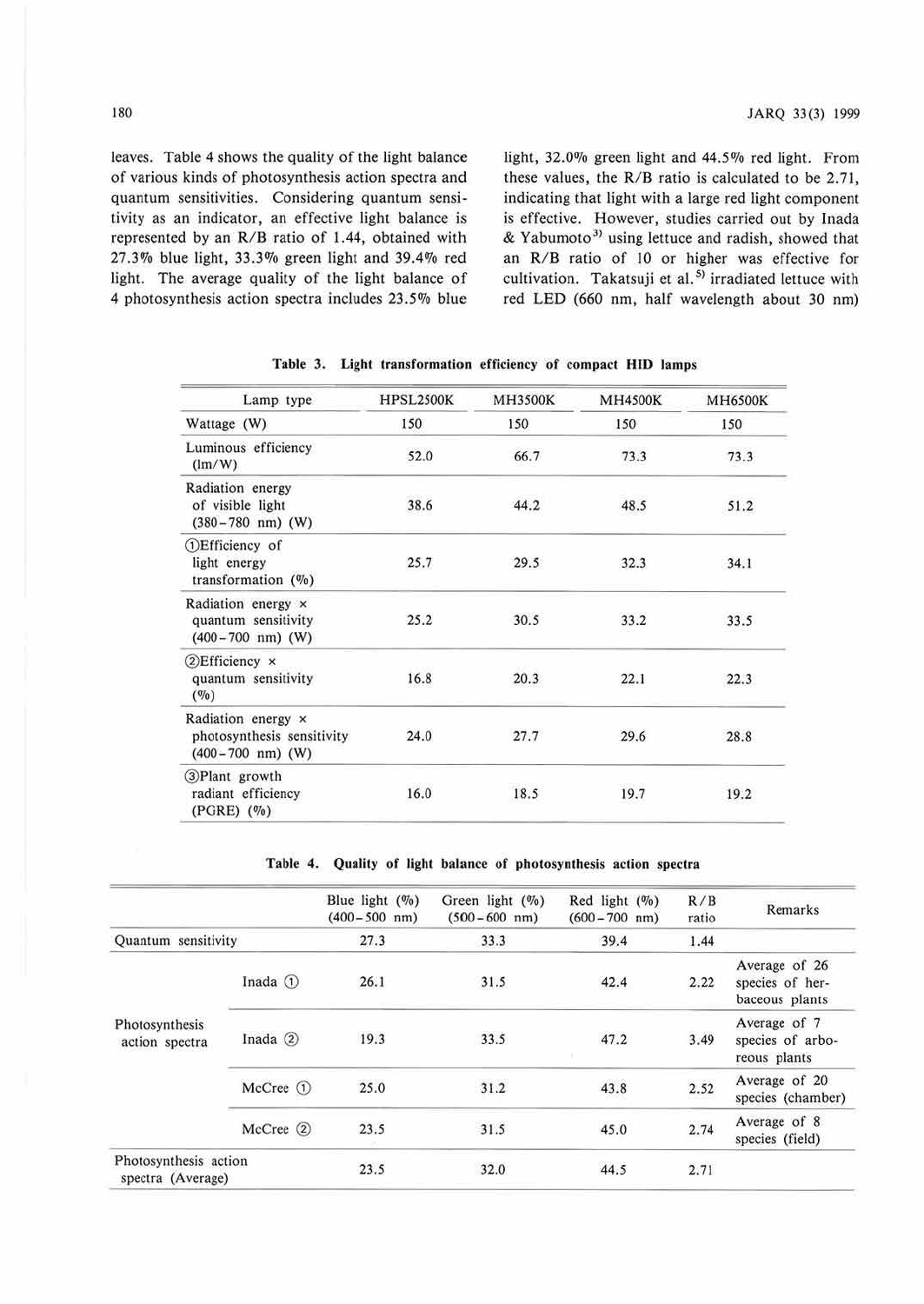and blue LED (450 nm, half wavelength about 70 nm) and showed that an R/8 ratio of 10 was effective.

Another factor for the evaluation is the photomorphogenesis reaction discussed in Section *5* (Part I). Based on the red light to far-red light ratio (R/FR ratio) it can be determined whether plants will have elongated or controlled growth. High R/FR values indicate controlled growth, and low values indicate elongated growth. The R/FR ratio is calculated by multiplying the light spectrum distribution by the quantum sensitivity. Inada & Yabumoto<sup>3)</sup> using lettuce and radish, showed that an R/FR ratio between 1.00 to 2.00 was effective for cultivation. Horaguchi et al.<sup>1)</sup>, who cultivated lettuce and sunflower using irradiation from several 4-band fluorescent lamps where an FR light was added to 3-band fluorescent lamps, showed that an R/FR ratio of 0.78 was effective. In general, the wavelength ranges are broadly defined as 600 to 700 nm for red light and 700 to 800 nm for far-red light. Equation (4) is used for the calculation of the R/FR ratio as follows;

R/FR ratio:

$$
\int_{600}^{700} P(\lambda) Q(\lambda) d\ \lambda \ / \int_{700}^{800} P(\lambda) Q(\lambda) d\ \lambda \ \ .... (4)
$$

Table *5* shows the quality of the light balance, R/8 ratio and R/FR ratio of various HID lamps (660 to 1,000 W). The light balance is adjusted on the basis of the visibility curve for human eyes, and therefore tends to contain a large green light component (500 to 600 nm). There is no lamp with an  $R/B$  ratio in the range of the quantum sensitivity and the average photosynthesis sensitivity (1.44 to 2.71), except for SBML that shows a low efficiency of light energy transformation. HPSLs, which have a large red light component, induce elongated growth, and are therefore used for cultivating herbage crops in plant factories of the closed system type because of their high efficiency. HPMVLs, and MHLs have a large blue light component, and therefore induce growth suppression. However, MHLs are currently the only high wattage lamps that can be used on their own to induce relatively good quality growth.

Table 6 shows the quality of the light balance of radiant energy, R/B ratio and R/FR ratio of various HID lamps (400 W). SBMLs show the optimum *RIB* ratio, but their R/FR ratio is associated with elongated growth because of the large FR component. The R/8 ratios of HPMVL and MHL are associated with growth control, and that of HPSL with growth elongation. The R/FR ratio of the XW type of HPMVL, the MHL and the high color type of HPSL are all associated with growth elongation .

Table 7 shows the quality of the light balance, R/8 ratio and R/FR ratio of compact type HID lamps for indoor ornamental plants. To achieve adequate growth in indoor shops, MHL 3,500 **K** may be recommended because of the high R/8 ratio, R/FR ratio and light quality balance. For maintenance growth and esthetic displays, MHL 6,500 **K** can be recommended because it enhances the green color of leaves of ornamental plants. MHL 4,500 K or 6,500 **K** can be recommended because their R/8 ratios are associated with growth control. If HPSL 2,500 **K** is used, ornamental plants may become overgrown indoors because both the R/B ratio

|                                  | Lamp name                        |              | <b>HPMVL</b> |               | MHL           | <b>HPSL</b><br><b>NH660L</b><br>NH660-DL<br>9<br>6<br>(12.8)<br>(22.9)<br>38<br>51<br>(131.8)<br>(80.7)<br>56<br>40<br>(101.8)<br>(119.0) |               |               |  |
|----------------------------------|----------------------------------|--------------|--------------|---------------|---------------|-------------------------------------------------------------------------------------------------------------------------------------------|---------------|---------------|--|
| Lamp type                        |                                  | HF1000-X     | HF1000-XW    | M1000         | MF1000        |                                                                                                                                           |               | <b>NH940L</b> |  |
|                                  | Blue light<br>$(400 - 500$ nm)   | 31<br>(51.1) | 31<br>(54.4) | 29<br>(76.1)  | 29<br>(75.0)  |                                                                                                                                           |               | 9<br>(33.8)   |  |
| Quality<br>of light              | Green light<br>$(500 - 600)$ nm) | 51<br>(84.1) | 49<br>(87.9) | 54<br>(144.9) | 51<br>(136.5) |                                                                                                                                           | 13.21<br>3.23 | 51<br>(195.1) |  |
| balance<br>(0/0)                 | Red light<br>$(600 - 700$ nm)    | 18<br>(29.1) | 20<br>(36.0) | 17<br>(44.3)  | 20<br>(51.6)  |                                                                                                                                           |               | 40<br>(150.7) |  |
| ratio <sup>a</sup>               | Red light/Blue light             | 0.83         | 0.98         | 0.80          | 0.95          | 6.06                                                                                                                                      |               | 6.06          |  |
| Red light/Far-red<br>light ratio |                                  | 4.61         | 3.96         | 5.88          | 4.34          | 3.85                                                                                                                                      |               | 3.85          |  |

Table 5. Quality of light balance, **R/ 8** ratio and **R/ FR** ratio of **HID** lamps

Figures in parentheses indicate light power in watts.

a): Figures indicate the ratio when the blue light value is I.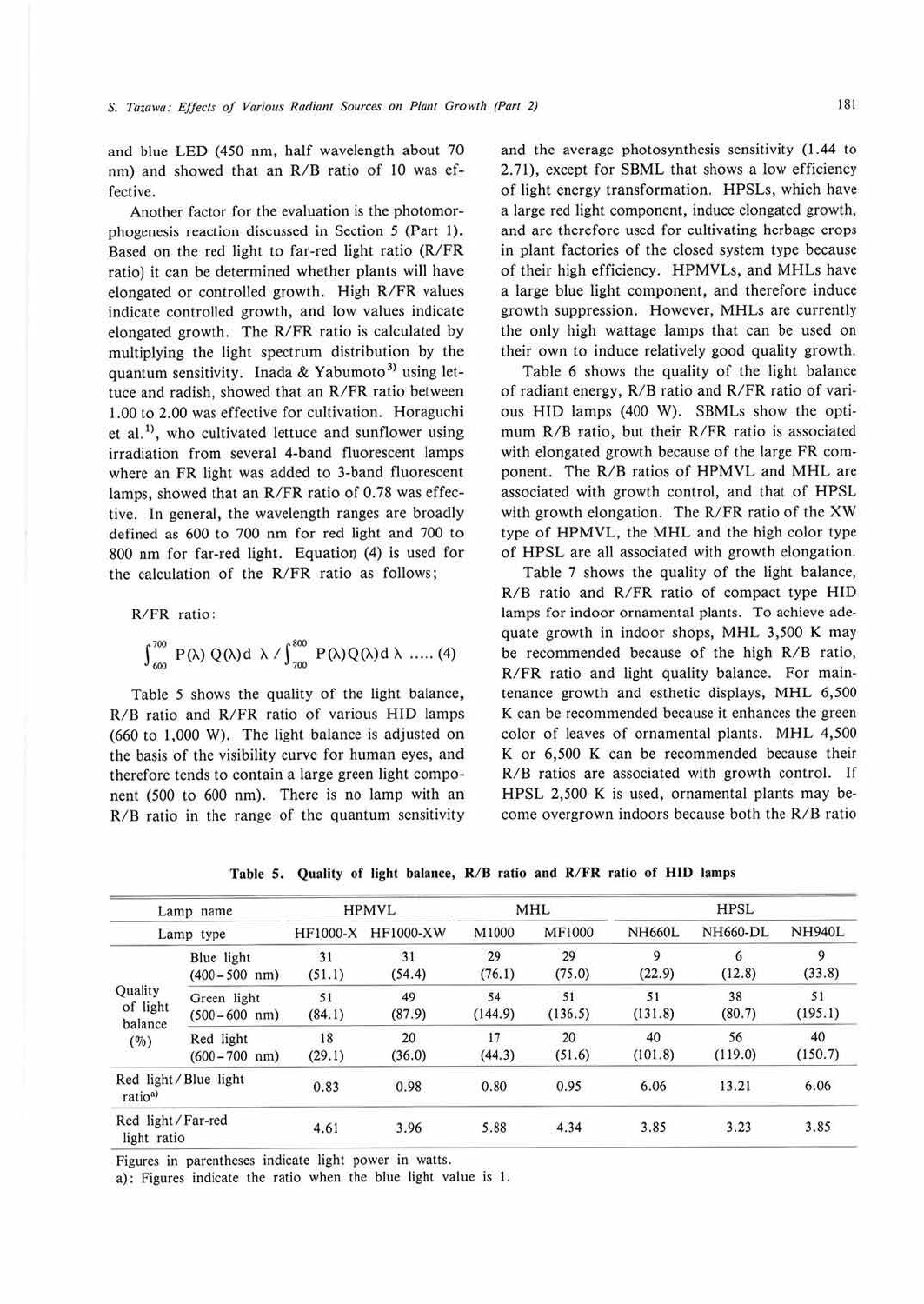and R/FR ratio lead to the optimum conditions for growth.

## Conclusion

To compare different artificial light sources, we

determined the spectrum distribution of different light sources and multiplied the values by the average values for the photosynthesis curves derived from 4 sets of data to give an efficiency which we designated as the PGRE (plant growth radiant efficiency). As a result, the PORE of high pressure mercury

|              |                        | Wattage<br>(W) | Blue light<br>$($ %)<br>$(400 - 500)$ nm) | Green light<br>$(\%)$<br>$(500 - 600 \text{ nm})$ | Red light<br>$(\frac{\theta}{\theta})$<br>$(600 - 700)$ nm) | R/B<br>ratio <sup>a)</sup> | $R$ / $FR$<br>ratio |
|--------------|------------------------|----------------|-------------------------------------------|---------------------------------------------------|-------------------------------------------------------------|----------------------------|---------------------|
| <b>HPMVL</b> | Clear bulb<br>type     | 400            | 38 (20.5)                                 | 59 (31.7)                                         | 2(1.6)                                                      | 0.12                       | 2.11                |
|              | Fluorescent<br>type X  | 400            | 31(18.9)                                  | 51(31.1)                                          | 18 (10.7)                                                   | 0.83                       | 4.61                |
|              | Fluorescent<br>type XW | 400            | 31(20.7)                                  | 49 (33.5)                                         | 20 (13.7)                                                   | 0.98                       | 3.96                |
|              | Self-ballasted<br>type | 500            | 22(9.7)                                   | 43 (18.9)                                         | 35(15.0)                                                    | 2.32                       | 0.93                |
| <b>MHL</b>   | Clear bulb<br>type     | 400            | 29 (34.7)                                 | 54 (63.7)                                         | 17(19.5)                                                    | 0.80                       | 5.88                |
|              | Fluorescent<br>type    | 400            | 29(33.6)                                  | 51 (59.0)                                         | 20(22.3)                                                    | 0.95                       | 4.34                |
|              | High color<br>type     | 400            | 38 (44.0)                                 | 39 (45.7)                                         | 23(27.1)                                                    | 0.88                       | 2.13                |
| <b>HPSL</b>  | Clear bulb<br>type.    | 360            | 9(11.4)                                   | 51 (65.9)                                         | 40 (50.9)                                                   | 6.06                       | 3.85                |
|              | Color-improved<br>type | 360            | 6(6.4)                                    | 38(42.3)                                          | 56 (61.9)                                                   | 13.21                      | 3.23                |
|              | High color<br>type     | 400            | 9(8.2)                                    | 28(25.3)                                          | 63(56.5)                                                    | 9.73                       | 1.74                |

| Table 6. Quality of light balance, R/B ratio and R/FR ratio of HID lamps |  |  |  |  |  |  |  |  |  |  |  |  |  |  |  |  |  |
|--------------------------------------------------------------------------|--|--|--|--|--|--|--|--|--|--|--|--|--|--|--|--|--|
|--------------------------------------------------------------------------|--|--|--|--|--|--|--|--|--|--|--|--|--|--|--|--|--|

Figures in parentheses indicate light power in watts.

a): Figures indicate the ratio when the blue light value is I.

|                                       | Lamp type                               | <b>HPSL2500K</b> | <b>MH3500K</b>                           | <b>MH4500K</b> | <b>MH6500K</b> |  |
|---------------------------------------|-----------------------------------------|------------------|------------------------------------------|----------------|----------------|--|
| General color<br>rendering index (Ra) |                                         | 85               | 96                                       | 96             | 96             |  |
| Wattage (W)                           |                                         | 150              | 150                                      | 150            | 150            |  |
| Luminous efficiency<br>(lm/W)         |                                         | 52.0             | 66.7                                     | 73.3           | 73.3           |  |
| Quality of                            | Blue light<br>$(400 - 500$ nm)          | 9<br>2.7         | 20<br>7.4                                | 28<br>11.6     | 40<br>17.3     |  |
| light balance                         | Green light<br>$(500 - 600 \text{ nm})$ | 28<br>8.2        | 36<br>13.2                               | 36<br>14.9     | 35<br>15.4     |  |
| $(\frac{0}{0})$<br>(W)                | Red light<br>$(600 - 700$ nm)           | 63<br>18.4       | 44<br>36<br>16.5<br>15.2<br>3.22<br>1.89 | 25<br>11.1     |                |  |
| R/B light ratio                       |                                         | 9.73             |                                          |                | 0.92           |  |
| R/FR light ratio                      |                                         | 1.74             | 2.18                                     | 2.29           | 2.09           |  |

Table 7. Quality of light balance, R/B ratio and R/FR ratio of compact **HID** lamps with good color rendition